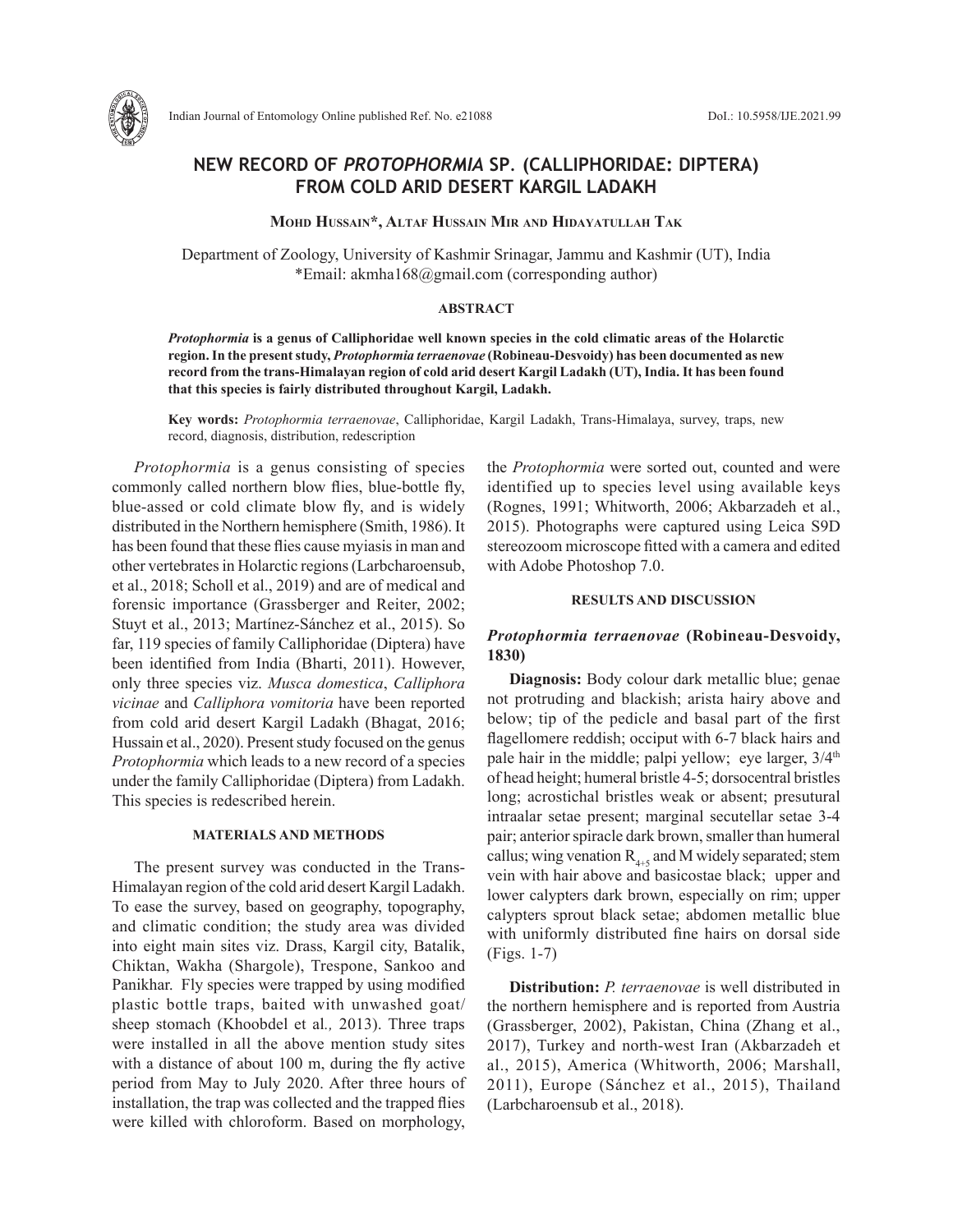

Figs. 1-7. *Protophormia terraenovae*; 1. Whole body, Lateral view; 2. Thorax, dorsal view; 3. Right wing, dorsal view; 4. Stem vein, dorsal view; 5. Head, anterior view; 6. Head, lateral view; <sup>Hussan</sup> 7. Thorax and abdomen, dorsal view. view; 7. Thorax and abdomen, dorsal view.

 $\alpha$  dor cen = dorsocentral bristles, gen dil = genial dilation, ant spir  $=$  anterior spiracle, arc ste  $=$  acrostichal bristles, ant  $=$ antennae, arst = arista, up calyp = upper calyptera, low calyp = lower calyptera, abd = abdomen acrostich and bristles, general experiences,  $\frac{1}{10}$ 

**Remarks:** In the present study, 311 specimens of *P. terraenovae* have been collected from Kargil Ladakh, viz. 38 from Drass, 43 from Kargil, 30 from Batalik, 39 from Chiktan, 39 from Wakha (Shargole) 42 from Saliskote, 41 from Sankoo and 39 from Panikhar. It was found that it was fairly distributed thoughout the study area (Table 1). This is because, that Ladakh Himalaya is a part of Palaearctic (Old World), and the climatic condition is much similar to the Holarctic region of the Northern hemisphere (Akbarzadeh et al,. 2015; Whitworth, 2006). This could also be a reason for this species not been reported from Oriental region.

#### **ACKNOWLEDGEMENTS**

The authors thank Dr Tariq Ahmad, Associate Professor, Zoology Department, Kashmir University, Srinagar/ Principal Investigator DST-SERB project (file no EMR/2017/000215) for facilitating photographs on Leica SD9 stereozoom microscope. Thanks are also due to Mr Rayeez Ahmad, Scholar, Entomology Lab. Zoology Department, University of Kashmir for help in photography.

#### **REFERENCES**

- Akbarzadeh K, Wallman J F, Sulakova H, Szpila K. 2015. Species identification of Middle Eastern blow flies (Diptera: Calliphoridae) of forensic importance. Parasitology Research 114: 1463-1472.
- Bharti M. 2011. An updated checklist of blow flies (Diptera: Calliphoridae) from India. Halteres 3: 34-37.
- Bhagat R C. 2016. Biodiversity of dipterous flies (Insecta) of myiasiscausing importance in animals and human of Jammu, Kashmir and Ladakh Himalayas (India). Journal of Global Biosciences 5(7): 4341-4349.
- Grassberger M, Reiter C. 2002. Effect of temperature on development of the forensically important Holarctic blow fly *Protophormia terraenovae* (Robineau-Desvoidy) (Diptera: Calliphoridae). Forensic Science International 128: 177-182.
- Hussain M, Mir A H, Tak H. 2021. New record of *Calliphora* spp. (Diptera: Calliphoridae) from the Trans-Himalayan cold arid desert of Kargil Ladakh. Munis Entomology ad Zoology 16(2): 1084-1091.
- Khoobdel M, Akbarzadeh K, Jafari H, Mehrabi T A, Izadi M, Mosavi J A, Bahmani M M, Salari M, Akhoond M, Rahimi M, Esfahani A, Nobakht M, Rafienejad J. 2013. Diversity and abundance of medically important flies in the Iranian Triple Island; the greater Tunb, Lesser Tunb and Abu-Musa. Iranian Journal of Military Medicine 14(4): 327-336.
- Larbcharoensub N, Phothikasikorn J, Pansawangwong T, Thaipratan A. 2018. Penile myiasis caused by *Protophormia terraenovae*. Southeast Asian Journal of Tropical Medicine and Public Health 49(4): 600-603.
- Marshall S A, T. Whitworth T, Roscoe L. 2011. Blow flies (Diptera: Calliphoridae) of eastern Canada with a key to Calliphoridae subfamilies and genera of eastern North America, and a key to the eastern Canadian species of Calliphorinae, Luciliinae and Chrysomyiinae. Canadian Journal of Arthropod Identification 11: 1-93.

Table 1. *P. terraenovae* collected from Kargil Ladakh (May-July, 2020)

|               | No. collected |                |                |         |                     |          |        |          | Total |
|---------------|---------------|----------------|----------------|---------|---------------------|----------|--------|----------|-------|
|               | Drass         | Kargil<br>city | <b>Batalik</b> | Chiktan | Wakha<br>(Shargole) | Trespone | Sankoo | Panikhar |       |
| No.           | 38            | 43             | 30             | 39      | 39                  | 42       | 41     | 39       | 311   |
| $\frac{0}{0}$ | 12.2          | 13.8           | 9.6            | 12.5    | 12.5                | 13.5     | 13.2   | 12.5     |       |